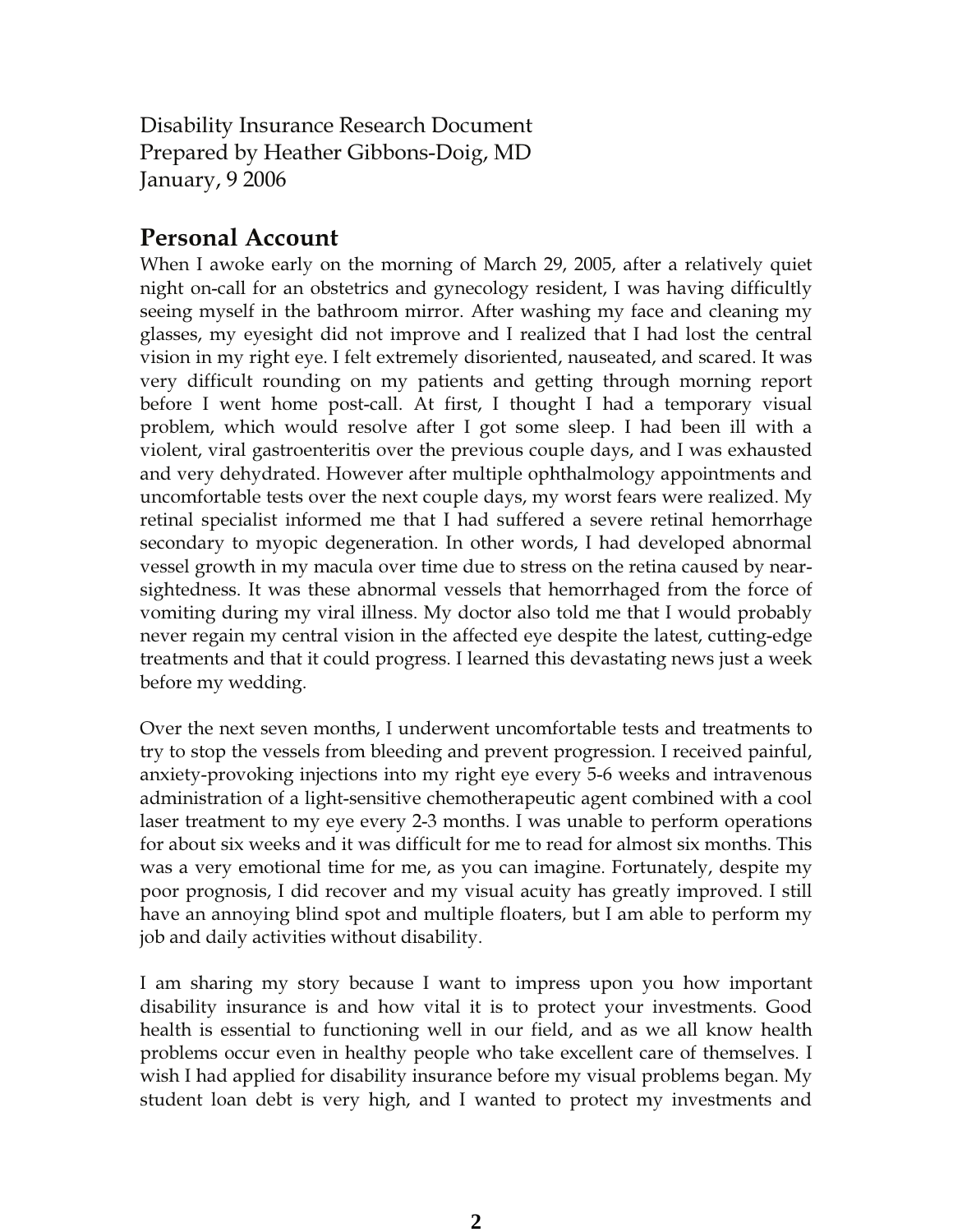ensure that I had a way to pay back my loans if I ever became disabled. I had every intention of applying for disability insurance before I graduated. However, I was very healthy, and I put it off. I even had the contact information of the disability insurance broker on my desk at home. Now that I do have disability insurance, I am not able to get coverage for my vision. Therefore, if I have visual problems in the future and I am unable to operate because of my condition, I will have to find other means in order to pay off my remaining student loan debt. I obtained disability insurance even though I have this exclusion rider for my vision because I still want to protect myself and my investments against all the other health problems that could occur at any time. Don't wait like I did, get protection now.

### Protect Your Career & Investments

Becoming a doctor is an expensive career path. In this day and age, college and medical school tuition is rising, doctors accumulate unthinkable debt, medical liability insurance premiums are skyrocketing, and health maintenance organizations have strict rules on reimbursement for medical services. Since we live in a highly litigious society, we are members of a stressful, demanding profession which has a high risk for disabilities, we have a relatively high earning potential, and we usually desire to acquire expensive assets, we need to protect ourselves, our families, our careers and our investments. We need to have a back up plan in case we become disabled and cannot earn a high paying physician salary anymore. In other words, we can't afford not to have Disability Insurance.

## What you should know about repaying your student loans.

"You must repay your loans on time (including interest, insurance, or origination fees) even if you don't finish your education, get a job, or feel satisfied with the education you receive." (www.salliemae.org)

If you borrowed through federal education loan programs and are having trouble repaying your loans, you may be eligible for temporary relief of repayment through a deferment or forbearance. During deferment and forbearance, interest continues to accrue on your loans. This interest is added to the amount you owe and must be repaid. There is an exception for subsidized Stafford Loan borrowers in that the federal government pays the interest for students who qualify for particular deferments.

Under certain circumstances, the federal government will usually cancel a portion of an educational loan. This practice is called Loan Forgiveness. The following are some examples of how to qualify.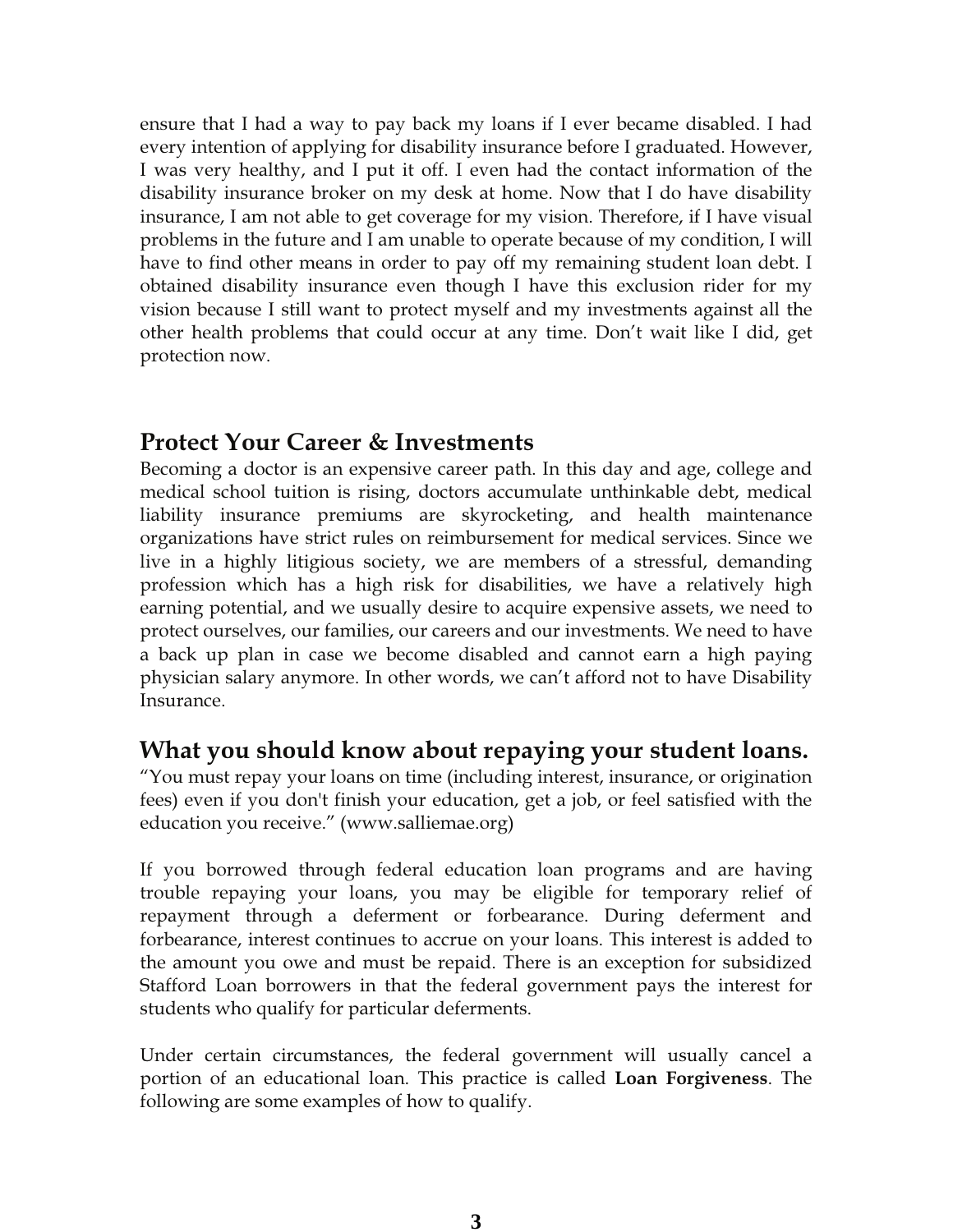- Perform volunteer work in specific organizations: AmeriCorps. Peace Corps, VISTA (Volunteers in Service to America);
- Perform military service;
- Teach or practice medicine in certain types of communities; or,
- Meet other criteria specified by the forgiveness program.

The US Department of Health and Human Services offers loan forgiveness programs through the National Health Service Corps which offers loan forgiveness to physicians who agree to practice for a set number of years in areas that lack adequate medical care (including remote and/or economically depressed regions).

The US National Institutes of Health's NIH Loan Repayment Programs repays up to \$35,000/year of student loan debt for US citizens who are conducting clinical medical research.

For more information on student loan forgiveness, please visit the following link: http://www.finaid.org/loans/forgiveness.phtml

## What you should know about repaying your student loans if you become disabled.

The repayment of student loans, in the event you become disabled, depends on several factors\*.

- The type of loans you have, federal versus private.
- The years you borrowed your loans.
- The length of time you are disabled, temporary versus long-term.
- The extent of your disability, partial versus total.
- Whether you are deemed able or unable to work in your current or any job by a physician.

### Temporary Disability

In the U.S., if you become temporarily totally disabled, you may be eligible for a Temporary Total Disability deferment of your federal student loans. The only student loans considered for this type of deferment are Federal Stafford, Federal SLS, Federal Consolidation, or Federal PLUS loan. This deferment has a maximum duration of three years.

Eligibility is determined by the following criteria: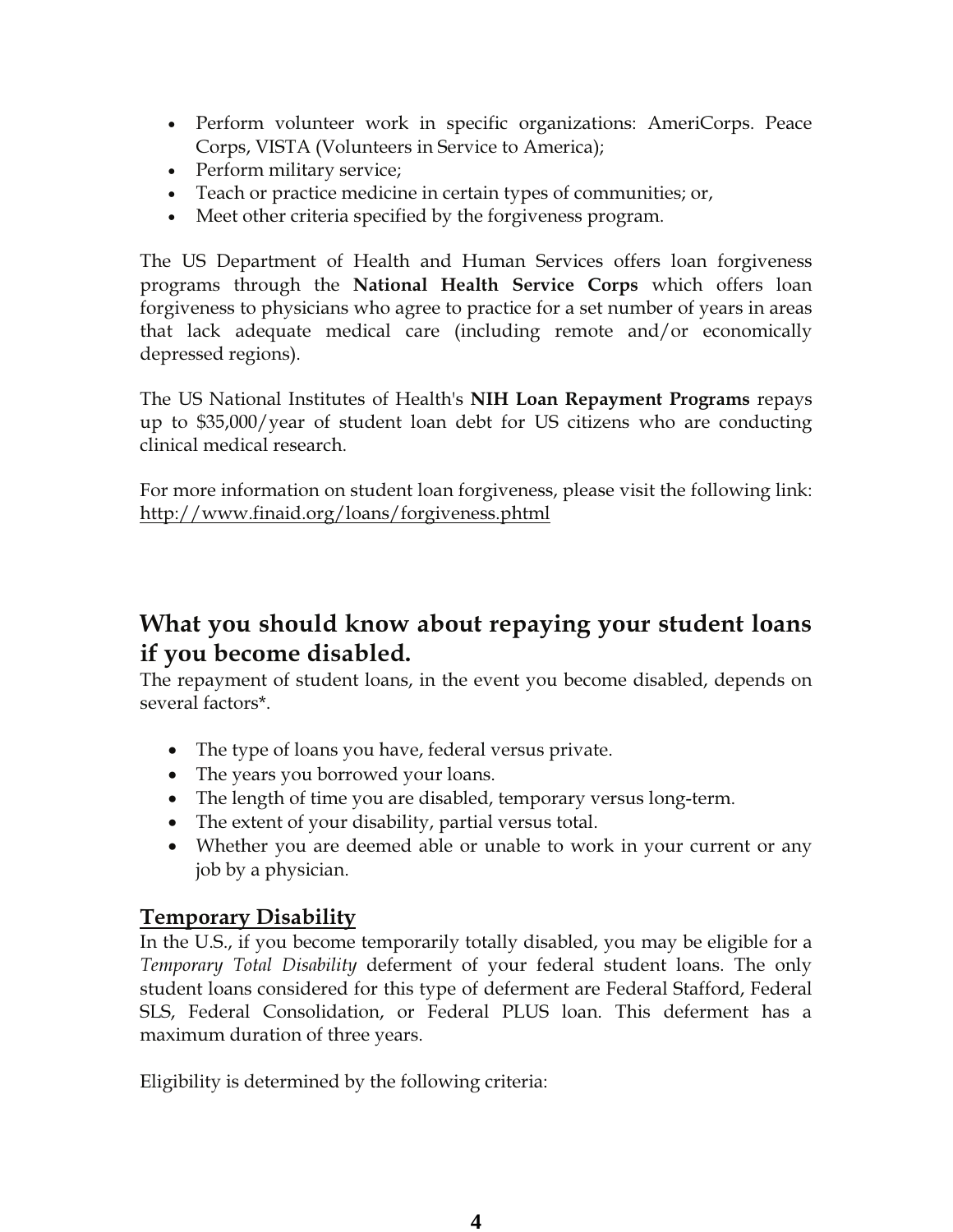- You must be unable to work and earn money or attend school for at least 60 days while recovering from an injury or illness.
- You must be unable to secure or continue full-time employment because your spouse or dependent requires at least 90 days of continuous nursing or care.
- Your request cannot be based on a condition that existed before you applied for this loan, unless your condition has deteriorated substantially.
- Your request cannot be based on an uncomplicated pregnancy.
- Your physician or your spouse's or dependent's physician must re-certify the temporary total disability every six months.
- At least one of the borrower's loans must have been dispersed before July 1, 1993.

Borrowers whose first loan was disbursed on or after July 1, 1993, are not eligible for the Temporary Total Disability deferment. However, borrowers in this situation who become temporarily totally disabled may be eligible for an *Economic* Hardship deferment.

For more information, please visit www.salliemae.com.

#### Permanent Disability

If you borrowed through U.S. federal education loan programs, you may be eligible for total loan forgiveness if you are totally permanently disabled and deemed by a physician as unable to work and earn money at any job.

If you borrowed through private loan programs, the terms of repayment vary. Some lenders have policies on loan forgiveness, similar to the federal education loan programs, if the borrower becomes permanently disabled. However, other private lenders do not. In some instances, even if the borrower dies and he/she did not have a cosigner on the loan, the lender will try to obtain payment from the borrower's estate.

In Canada, if you have a permanent disability and you are experiencing financial hardship repaying previous Ontario Student Loans, Canada Student Loans, or Canada-Ontario Integrated Student Loans due to the disability, you may qualify for the Government of Ontario's Medical Loan Forgiveness Program and/or the Government of Canada's Permanent Disability Benefit. For more information, please visit http://osap.gov.on.ca/eng/not\_secure/repay.htm.

These benefits are similar to the U.S federal education loan programs' benefits. However, there is a subtle, but important, difference in the eligibility requirements. In order to be diagnosed as permanently disabled in the Canadian program, they state that borrowers must have a disability that substantially